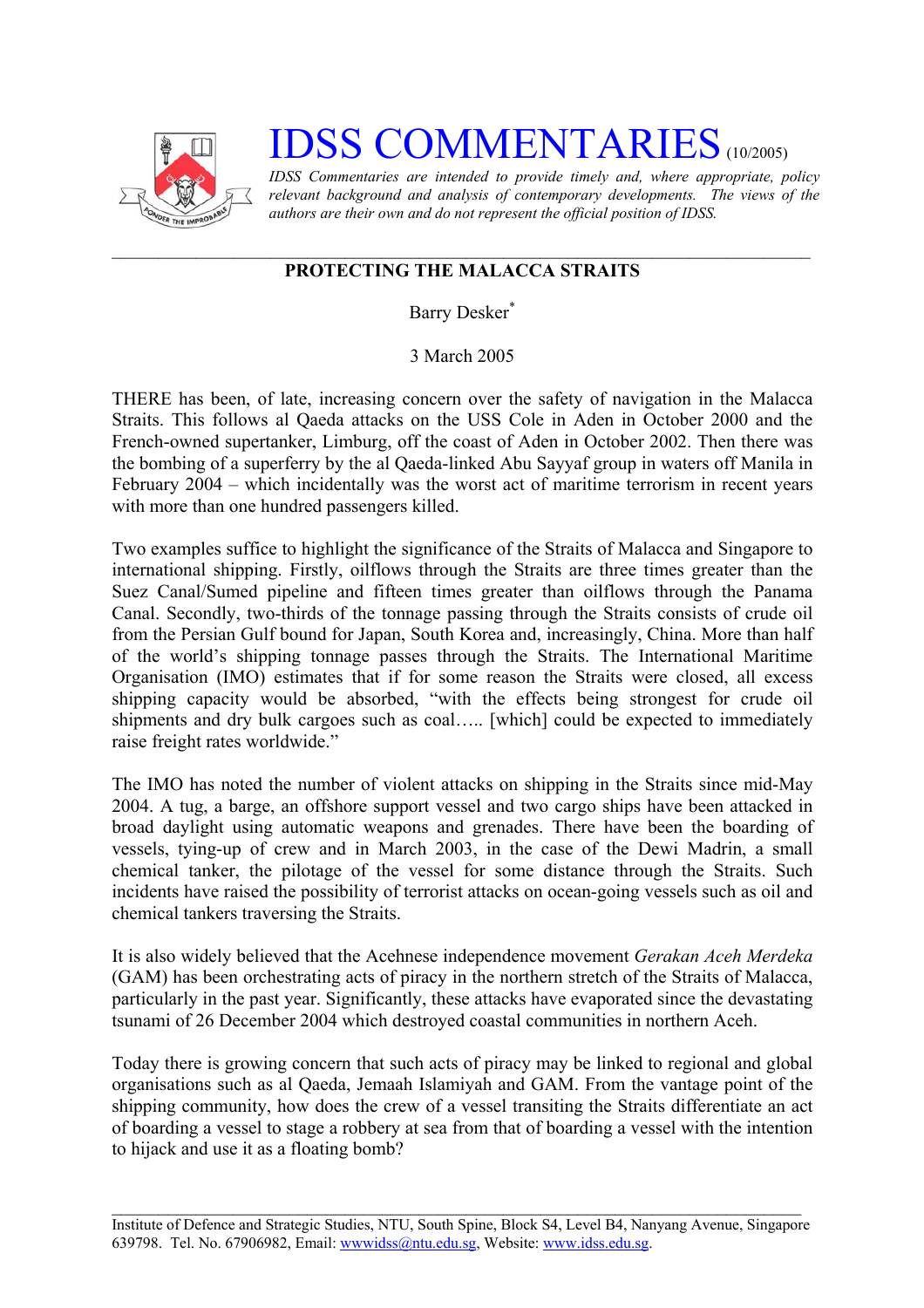September 11 changed the way the civil aviation community approached the handling of hijacking incidents because the intention of the hijackers was to kill as many as possible in suicide attacks. In the past, the intention was to get as much publicity and as much ransom as possible with the minimum loss of life. Similarly, the maritime community needs to pay greater attention to the risk of "low probability, high impact scenarios" such as the possible hijacking of a tanker or an LNG carrier for use as a human-guided missile, or an attack on a commercial or naval vessel at narrow points in the Straits intended to disrupt traffic flows within the waterway.

The idea is not so far-fetched. Jemaah Islamiyah operatives arrested in Singapore in late 2001 had undertaken operational surveillance and considered the possibility of an attack on US naval vessels in Singapore waters off the Straits of Singapore. At its narrowest point, between Raffles Lighthouse and Batu Berhenti, the Straits of Singapore is 1.2 nautical miles wide, creating a natural bottleneck if there were a collision or grounding, aside from the probable pollution of the maritime environment.

The littoral states are cooperating to facilitate the unimpeded passage of international seaborne trade. Trilateral coordinated patrols between the navies of Indonesia, Malaysia and Singapore have been implemented and are targeted against sea piracy and maritime terrorism. But more needs to be done.

The changed strategic environment in the Straits of Malacca and Singapore is of particular interest to two communities of states. Firstly, the littoral states -- Indonesia, Malaysia and Singapore -- because of the threat of pollution and the possible risk of attacks on onshore facilities. Secondly, the user states, especially Japan, China and South Korea which are dependent on the Malacca Straits for the smooth and efficient transit of cargo, especially energy supplies. Other user states are the major maritime powers, such as the United States, which are concerned about the possible threat to their naval vessels traversing through the straits.

Consequently, the status of the straits as a waterway used for international shipping requires an inclusive approach to the future management of the straits. Just as the littoral states have valid concerns about the possible costs arising from pollution in the event of a collision or grounding in the straits, user states are concerned about the provision of appropriate facilities that could reduce the risk of such accidents as well as prevent possible acts of piracy or terrorism.

The 1982 United Nations Law of the Sea Convention (UNCLOS) recognised that user states had an interest in unimpeded passage through and over straits used for international shipping. It limited the right of the littoral states to regulate the passage of ships traversing the straits but recognised the jurisdiction of the littoral states over illegal activities taking place within their territorial waters. Article 43 of UNCLOS provided for burden-sharing agreements between the littoral states and user states:

"(a) in the establishment and maintenance in a strait of necessary navigational and

(b) safety aids and other improvements in aid of international navigation; and for the prevention, reduction and control of pollution from ships".

We should therefore conceive the forthcoming IMO-sponsored September 2005 meeting in Jakarta as the beginning of a process intended to address the issues of navigational safety, environmental protection and maritime security in the Malacca Straits.